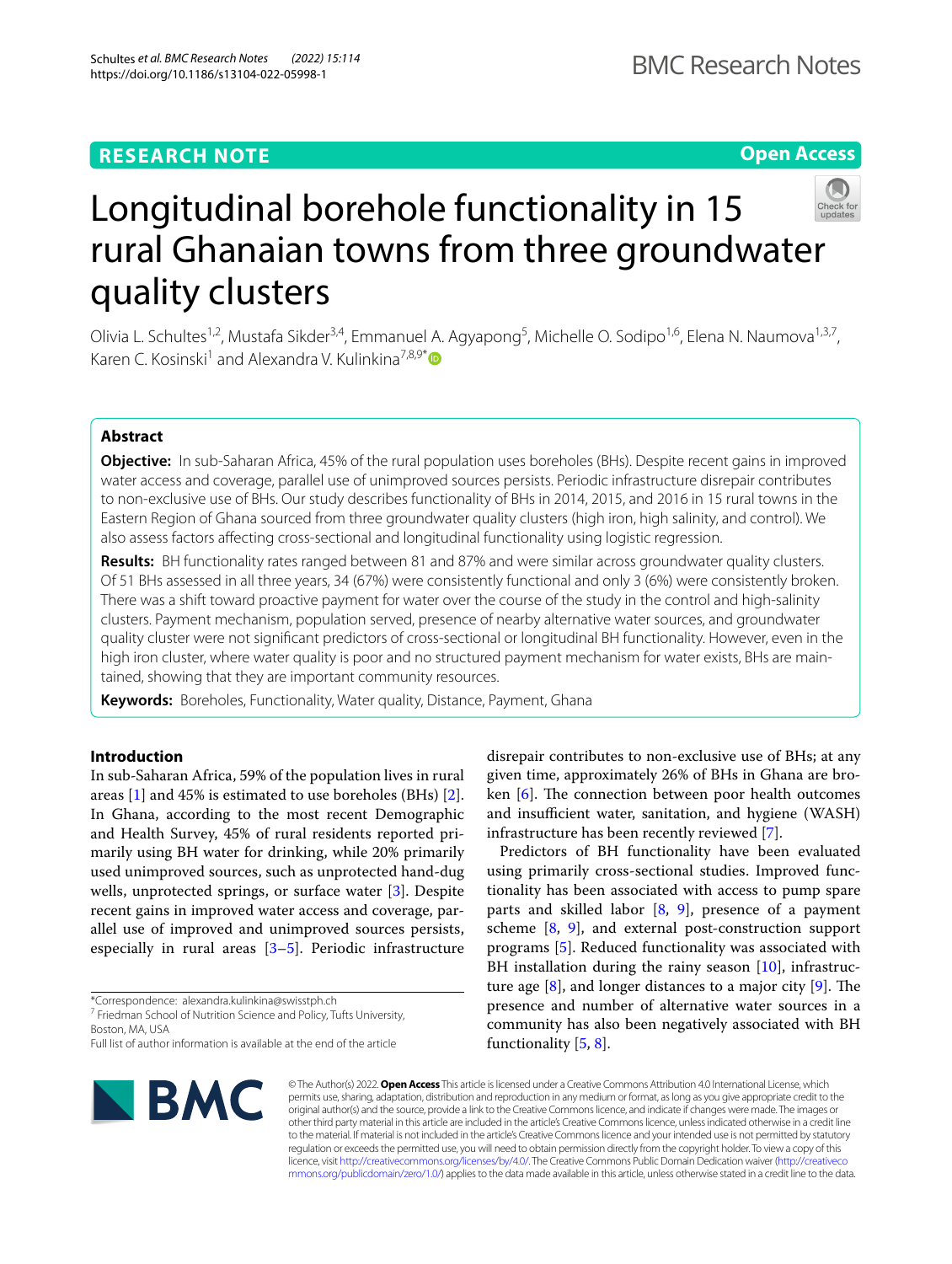Although inherently a dynamic concept, a relatively small number of studies have attempted to capture BH functionality over time, primarily through retrospective key informant interviews [[8,](#page-4-6) [9,](#page-4-7) [11–](#page-4-9)[13](#page-4-10)]. Qualitative information on historical functionality was used in conjunction with a single observed functionality measure. A key gap in the literature is the lack of longitudinal BH functionality data in low-income countries; this is partly due to fragmented systems for BH construction and monitoring and the resource-intensive nature of repeated feld observations [[14,](#page-4-11) [15\]](#page-4-12).

We conducted several prior studies in the Eastern Region of Ghana investigating water infrastructure. The first study showed that groundwater access in the area is abundant, with 87–95% of the population having access to a borehole within 500 m. Despite this, surface water continues to be used extensively  $[16]$ . The second study identifed three distinct spatial groundwater quality clusters: high iron, high salinity, and a control area with no detected water quality problems [[17](#page-4-14)]. Our third study showed that households in the high iron and high salinity clusters were signifcantly more likely to use surface water as compared to the control cluster [[4](#page-4-15)].

Following on the aforementioned prior studies, the present study describes longitudinal functionality of BHs over the course of three years in 15 rural Ghanaian towns. We use logistic regression to explore common factors afecting functionality, such as payment mechanism, population served, presence of alternative water sources, and groundwater quality. The primary contributions of the study are the longitudinal quantitative functionality data and contextual knowledge from three years of monitoring.

## **Main text**

# **Methods**

# *Study setting*

This study was conducted in the Eastern Region of Ghana. We investigated BH functionality over three years in the same 15 towns as the water use study  $[4]$  $[4]$ , distributed among three groundwater quality clusters: high iron, high salinity, and control. The high iron and high salinity clusters corresponded to the Upper Birimian and granites and granodiorites geological formations, respectively  $[17]$  $[17]$ . The towns ranged in population between 829 and 3347 people and relied on a combination of BHs, hand-dug wells and surface water. Further details on the study towns can be found in a prior publication [\[4](#page-4-15)].

## *Data collection*

We collected several types of data about public water sources in January 2014, May 2015, and May 2016 (Table  $1$ ). The geographic locations of water features (BHs, hand-dug wells, surface water access points) were recorded using a handheld GPS device (Garmin GPS 165 72H Portable Navigator, Garmin, Ltd.) or the iPad GPS Tracks app (version 2.8.7). BH functionality was determined by manually testing each BH to see if it produced water. Functionality status was also ascertained with nearby residents. BH water quality was tested in 2015 by a certifed water quality laboratory [\[17\]](#page-4-14). BH payment method was collected using an open-ended question,

<span id="page-1-0"></span>

| Data collected                             |             | 2014                                                                                                                                                               | 2015 | 2016 |  |  |
|--------------------------------------------|-------------|--------------------------------------------------------------------------------------------------------------------------------------------------------------------|------|------|--|--|
| Borehole GPS coordinates                   |             |                                                                                                                                                                    | ✓    |      |  |  |
| Hand-dug well GPS coordinates              |             |                                                                                                                                                                    |      |      |  |  |
| Surface water access point GPS coordinates |             |                                                                                                                                                                    |      |      |  |  |
| Household GPS coordinates                  |             |                                                                                                                                                                    |      |      |  |  |
| Borehole functionality                     |             |                                                                                                                                                                    |      |      |  |  |
| Borehole water quality                     |             |                                                                                                                                                                    |      |      |  |  |
| Borehole payment method                    |             |                                                                                                                                                                    |      |      |  |  |
| Analysis variable                          | <b>Type</b> | <b>Definition</b>                                                                                                                                                  |      |      |  |  |
| Functionality status                       | Binary      | $1 =$ functional; $0 =$ not functional                                                                                                                             |      |      |  |  |
| Groundwater quality cluster                | Categorical | $control = no$ identified water quality problems; high salinity $=$ elevated<br>total dissolved solids concentration; high iron = elevated iron concentra-<br>tion |      |      |  |  |
| Payment mechanism                          | Binary      | $1 =$ proactive; $0 =$ reactive or none                                                                                                                            |      |      |  |  |
| Population served within 300 m             | Binary      | $1 = 600 +$ people; $0 = \leq 600$ people                                                                                                                          |      |      |  |  |
| Another water source within 300 m          | Binary      | $1 =$ present; $0 =$ absent                                                                                                                                        |      |      |  |  |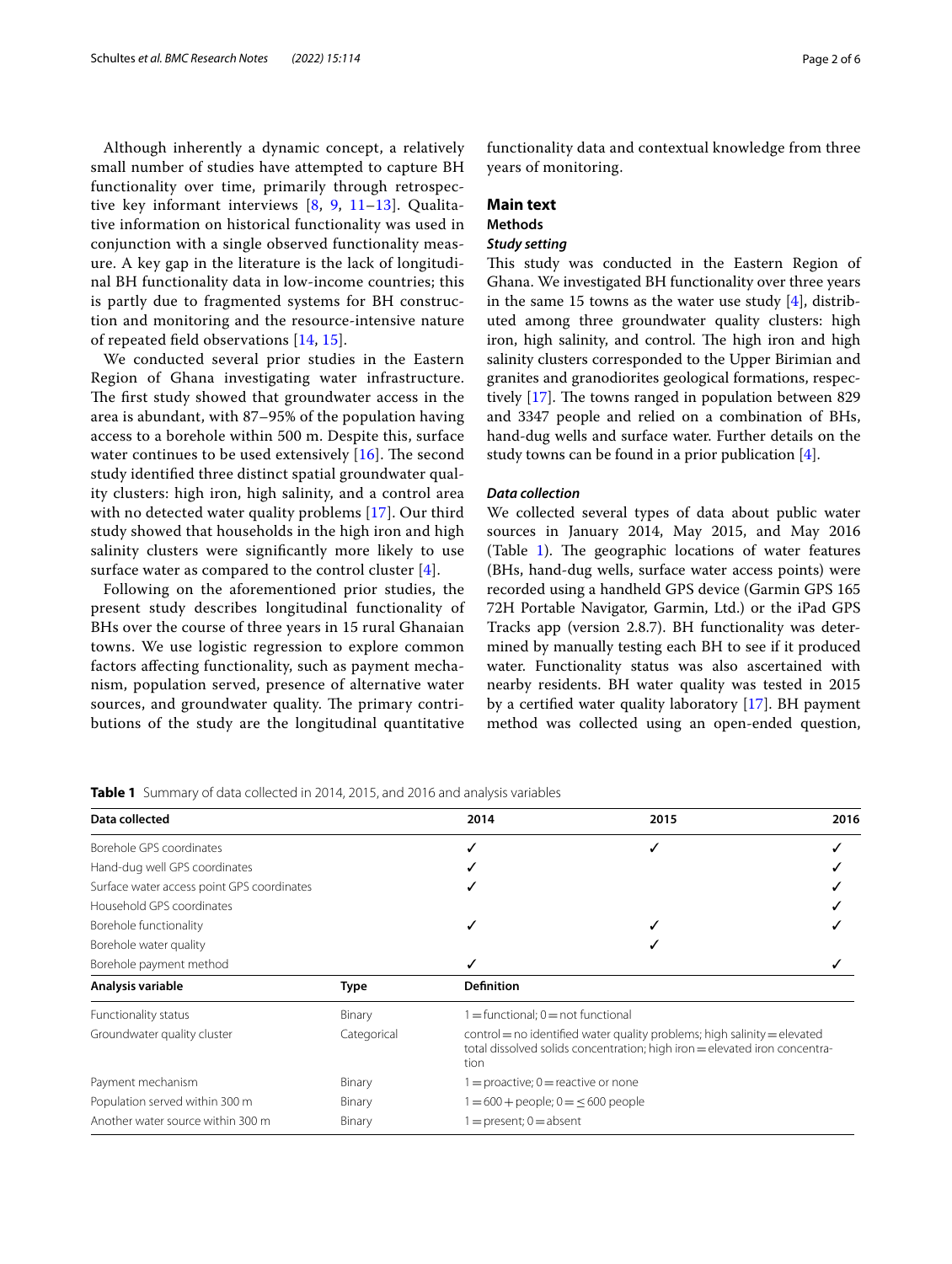triangulated between nearby residents and the water committee members, and subsequently categorized (Table [1](#page-1-0)).

# *Data analysis*

We derived several analysis variables from the available data (Table  $1$ ). Groundwater quality clusters were allocated based on spatial interpolation of water quality results, namely iron and total dissolved solids concentrations [\[17](#page-4-14)]. Reported payment methods fell into one of three categories: proactive (per volume or unit of time), reactive (per household once the BH is already broken), or no payment. Reactive and no payment were combined to form a binary payment variable (Table [1\)](#page-1-0). A service area was delineated as a 300-m Euclidean bufer distance around each BH. Population served was calculated as the number of households within the bufer area (mapped in 2016), multiplied by the average household size of 3.5 [[3\]](#page-4-2), and categorized (Table [1\)](#page-1-0). Lastly, we created a binary variable for whether there was another water source (e.g., another BH, hand-dug well or surface water source) available within the 300 m bufer distance of each BH. All geospatial analyses were conducted in ArcGIS software (version 10.5.1).

We applied univariable and multivariable logistic regression models to assess the association between BH functionality and the four explanatory variables in each of the three study years. A fourth model used the same explanatory variables on a dataset of BHs that were examined in all three time points (2014, 2015, and 2016). For the fourth model, longitudinal functionality status was defned as 1 for BHs that were functional at all three time points and 0 for BHs that were non-functional at least once.

# **Results**

Over the course of the study, we identifed a total of 63, 67, and 73 BHs in the 15 towns in 2014, 2015, and 2016, respectively. Of these, 81%, 87% and 81% were functional in each year. Functionality rates were similar across the water quality clusters, but some towns (e.g., towns 4, 5, 10, 12) had notably lower functionality rates than others (Fig. [1](#page-2-0)). In 2014, most towns had a reactive or no payment mechanism for water (3/5 in the control and high salinity clusters and 5/5 in the high iron cluster). Between 2014 and 2016, four towns switched to a proactive payment mechanism (1 in control, 2 in high salinity and 1 in high iron). In 2016, most towns had a proactive payment mechanism, with reactive payment predominating only in the high iron cluster  $(4/5 \text{ towns})$ . The average number of people per BH ranged between 272 and 1,200  $(sd=447)$  across study towns, with slightly higher numbers in the control cluster  $(p > 0.05)$ .

A total of 51 BHs were present in all three datasets and used for assessing longitudinal functionality. Of these, 34 (67%) were functional during all three time points, 11 (21%) were broken during one time point, 3 (6%) were broken during two time points, and 3 (6%) were broken during all three time points. We tested each of the four explanatory variables to assess associations with crosssectional and longitudinal BH functionality using univariable logistic regression (Table [2\)](#page-3-0). None of the variables were signifcant predictors of BH functionality in any of the models. Multivariable logistic regression produced similar results (not shown), none of which were statistically signifcant. Payment mechanism and presence of another water source within 300 m were not evaluated in 2015 because they were not assessed in the feld (Table [1](#page-1-0)).

## **Discussion**

In this small-scale study, we found that 67% of the BHs observed at all three time points were consistently functional and only three BHs were consistently broken (one in each water quality cluster), showing a concerted effort to fnance and repair BHs over time. We also found that some study towns switched from not paying for water at all or paying reactively when a BH breaks to a proactive payment mechanism over the course of the monitoring

<span id="page-2-0"></span>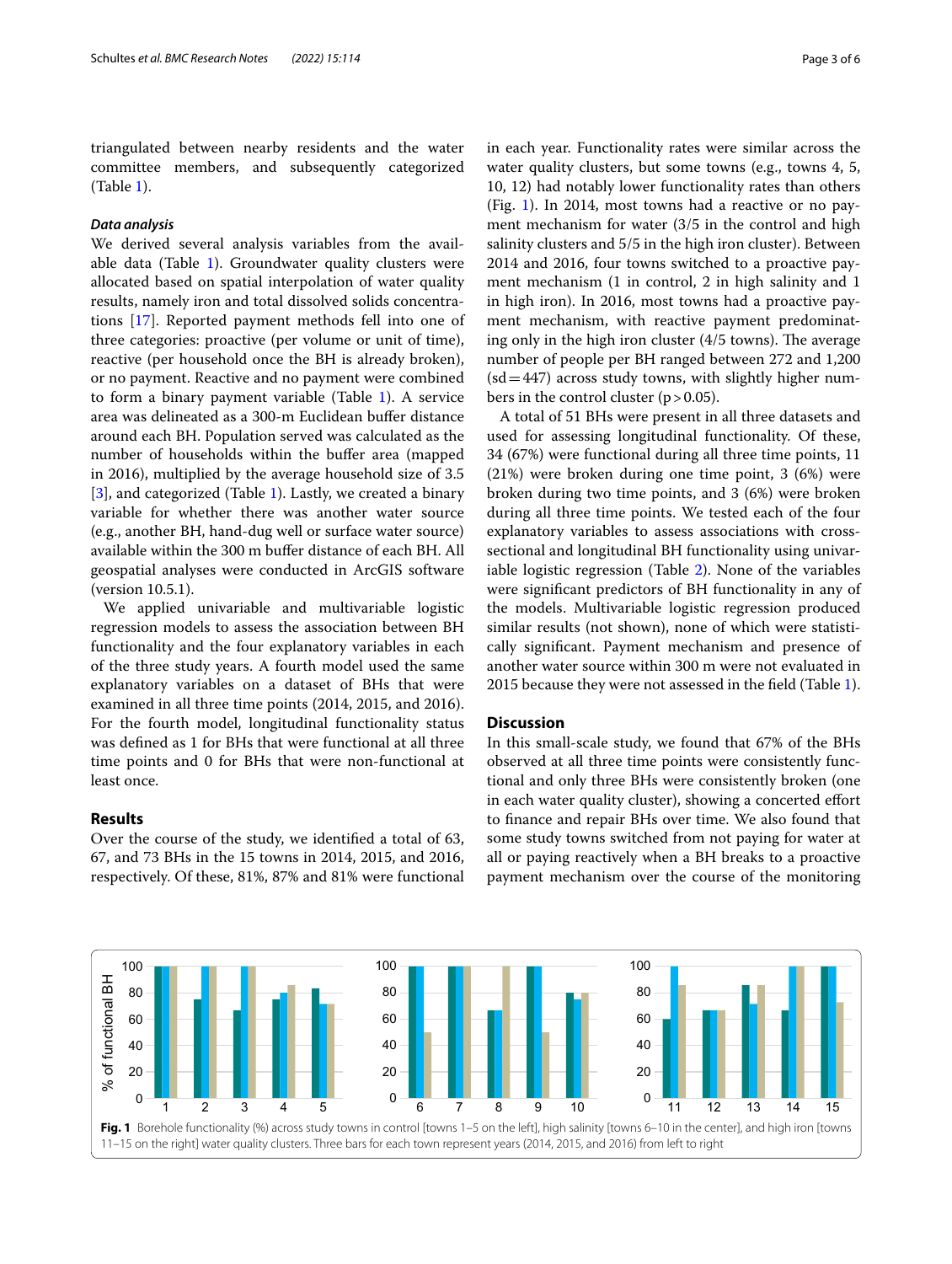|                                      | 2014<br>$n = 63$ | 2015<br>$n = 67$ | 2016<br>$n = 73$ | Longitudinal<br>$n = 51$ |
|--------------------------------------|------------------|------------------|------------------|--------------------------|
|                                      |                  |                  |                  |                          |
| Water quality cluster: high salinity | 1.7(0.3, 11.1)   | 0.9(0.1, 6.5)    | 0.4(0.1, 2.2)    | 1.1(0.2, 6.0)            |
| Water quality cluster: high iron     | 1.0(0.3, 4.2)    | 1.1(0.2, 5.3)    | 0.6(0.1, 2.6)    | 0.8(0.2, 3.1)            |
| Payment mechanism: proactive         | 1.0(0.2, 4.4)    | -                | 3.4(0.4, 30.1)   | 0.8(0.2, 2.6)            |
| Population served: > 600             | 0.2(0.0, 1.7)    | 0.7(0.1, 3.7)    | 1.1(0.3, 3.9)    | 0.6(0.2, 2.1)            |
| Another water source: present        | 0.7(0.1, 6.3)    | -                | 0.8(0.1, 7.7)    | 0.8(0.2, 2.6)            |

<span id="page-3-0"></span>**Table 2** Odds ratios and 95% confdence intervals from univariable logistic regression models

period. This shift was more common in the control and high salinity clusters. In the high iron cluster, four of fve towns still were not charging for BH water in 2016. This is consistent with the contextual knowledge of our study team: residents of towns with elevated iron content are generally unwilling to pay for BH water and prefer to use free alternative water sources widely available in their neighborhoods. However, we anticipate that as household income and education levels increase over time, communities will transition to proactive payment mechanisms which facilitate sustained service, as these upstream factors are associated with access to improved drinking water in Ghana [[18,](#page-5-0) [19](#page-5-1)].

While we hypothesized that groundwater quality, and therefore the level of satisfaction with BH water quality, would have a bearing on functionality, we found that in any given year, approximately 20% of the BHs were broken in the study towns, with no diferences across clusters. Similar functionality rates were found in other studies conducted in rural Ghana  $[6, 8]$  $[6, 8]$  $[6, 8]$ . We also observed that the number of water users per BH was higher in the control cluster, as compared to towns with water quality problems. This observation is also consistent with the overall higher number of BHs in towns with water quality problems. In the case of the high iron cluster, iron concentrations in the water samples are more than ten times higher (up to 4.5 mg/L) than the water quality standard in Ghana (0.3 mg/L) [\[17](#page-4-14)]. We suspect that while BHs are being constructed, and water testing results refect unsatisfactory quality, more BHs may be drilled to fnd a depth or location with lower iron levels. This may result in a higher number of BHs in these locations as compared to places where water quality standards are met.

We note that we intentionally excluded some important predictors that were signifcant in other studies: namely, the availability of and distance to BH mechanics and spare parts and presence of a water committee [[13,](#page-4-10) [20](#page-5-2)]. Distance to BH mechanics and spare parts was excluded because all towns were located relatively close (<25 km) to district capitals that had these resources, exhibiting no variability in the dataset. Presence of a water committee was excluded because it was highly correlated with proactive payment mechanism. Recent literature has considered local perception of water committees and the signifcant association with variables that capture aspects of community participation in Kenya [\[21](#page-5-3)], which represents an interesting angle for future study.

Historically, government resources in sub-Saharan African countries have been insufficient to repeat largescale data collection efforts and track infrastructure over time [[15](#page-4-12)], partly, due to legacies of colonialism still impacting present-day water systems [\[22](#page-5-4), [23\]](#page-5-5). More recently, there is a shift toward mapping and monitoring of existing water supplies. For example, Liberia conducted extensive water point mapping in 2011 and 2017 (<https://wash-liberia.org/raw-water-point-data/>). The expansion of digital technologies, such as sensors on mechanized boreholes may provide further opportunity for cost-efective near real-time monitoring of water sources in remote and rural areas  $[24]$  $[24]$ . These systems may facilitate timely repairs when implemented in settings with sufficient financial and administrative support [[24,](#page-5-6) [25\]](#page-5-7), and may even be used to predict breakdowns [[26\]](#page-5-8). Further availability of longitudinal data, new standardized data-sharing platforms, such as the Water Point Data Exchange [\(https://www.waterpointdata.org/](https://www.waterpointdata.org/)), and advances in analytical methods [\[26](#page-5-8)[–28](#page-5-9)] will allow governments, funding agencies, and implementing organizations to study infrastructure functionality and its correlates and direct resources toward sustainability.

## **Conclusion**

In our longitudinal dataset, payment method, population served, and presence of an alternative water source were not associated with BH functionality. Although organoleptic groundwater quality changed the water use patterns of the study communities [[4\]](#page-4-15), it was not correlated with BH functionality status over the 3-year monitoring period. Interestingly, in the high iron cluster, despite poor groundwater quality and lack of regular payment for water, the towns managed to maintain and repair their BHs, showing that they are important community resources, or potentially that they experience less heavy use. Our data set is from several years ago, but research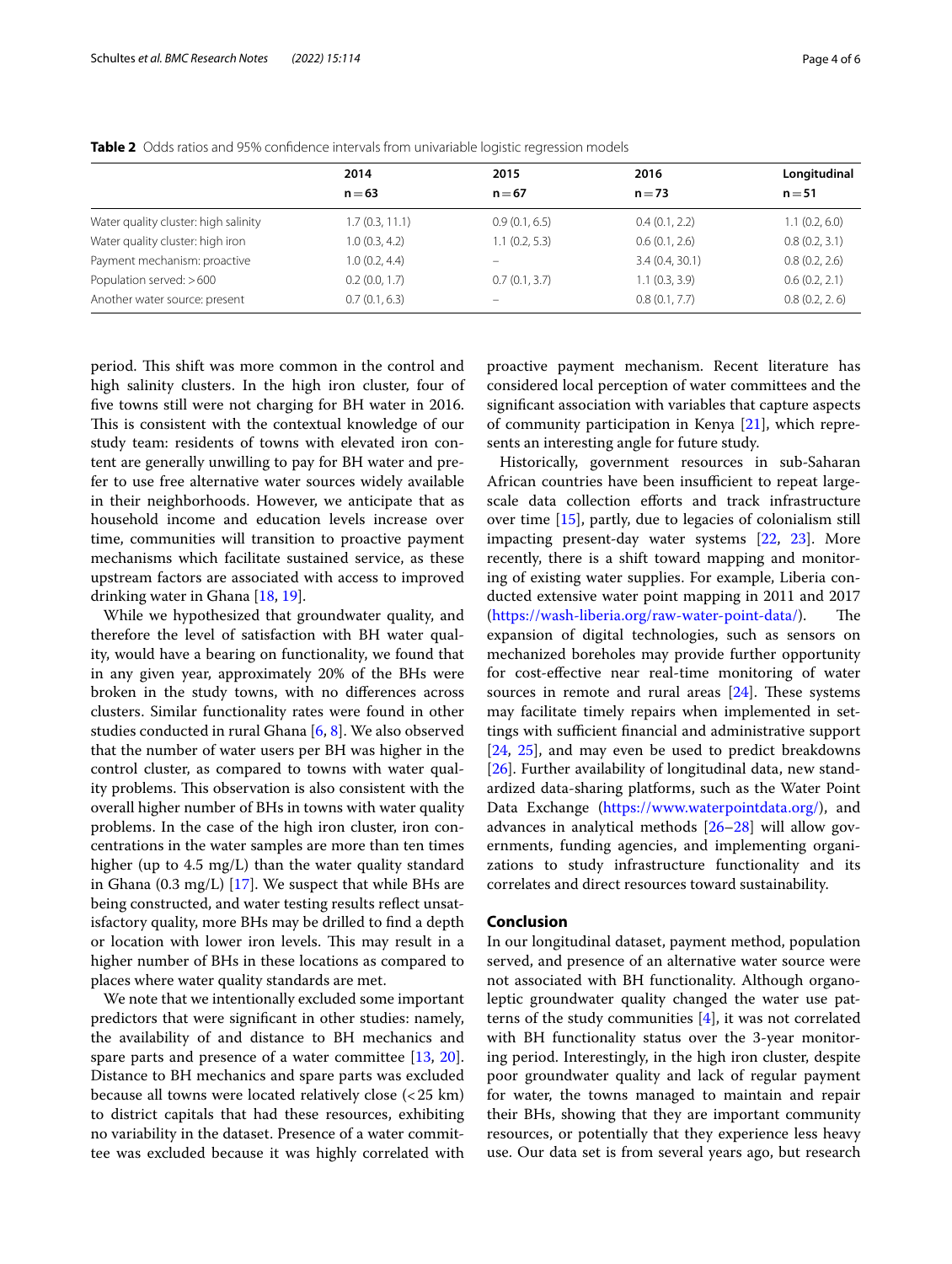on borehole sustainability in low-income settings remains limited. In combination with our prior studies, this dataset contributes to generating future hypotheses regarding the dynamic relationships among groundwater quality, functionality, use, and fnancial sustainability of rural water resources.

# **Limitations**

- The number of BHs sampled and the number of explanatory variables are relatively small, which may have led to null fndings and limited generalizability.
- The length of the monitoring period was also short. More data points over a longer follow-up period would have enabled a more interesting longitudinal analysis using methods such as time series or survival analysis.

#### **Abbreviations**

BH: Borehole; GPS: Global positioning system.

#### **Acknowledgements**

We thank Gilbert A. Ayamgah and Theophilus Mensah (Community Water and Sanitation Agency) for approving the study and providing logistical support, town leaders for allowing access to the study communities, and community water committees to be interviewed.

#### **Authors' contributions**

AVK, KCK and OLS designed the study; OLS, MOS and EAA collected the data; OLS, KCK, MS and AVK analyzed the data; OLS, KCK and AVK drafted the manuscript; ENN provided analytical and structural guidance. All authors read and approved the manuscript.

## **Funding**

This study was funded in part by the Tufts Institute for Innovation and National Institutes of Health (R34 AI097083-01A1).

#### **Availability of data and materials**

The data are available from the corresponding author upon request.

## **Declarations**

#### **Ethics approval and consent to participate**

This study utilized secondary data about infrastructure attributes from prior studies. It did not require ethics approval.

#### **Consent for publication**

Not applicable.

#### **Competing interests**

The authors declare no competing interests.

#### **Author details**

<sup>1</sup> School of Arts and Sciences, Tufts University, Medford, MA, USA. <sup>2</sup> University of Washington School of Public Health, Seattle, WA, USA. <sup>3</sup>School of Engineering, Tufts University, Medford, MA, USA. <sup>4</sup>Institute for Health Metrics and Evaluation, Seattle, WA, USA. <sup>5</sup> University College of Agriculture and Environmental Studies, Bunso, Ghana. <sup>6</sup>Harvard T.H. Chan School of Public Health, Boston, MA, USA.<sup>7</sup> Friedman School of Nutrition Science and Policy, Tufts University,

Boston, MA, USA. <sup>8</sup>Swiss Tropical and Public Health Institute, Basel, Switzerland.<br><sup>9</sup>University of Basel, Basel, Switzerland <sup>9</sup>University of Basel, Basel, Switzerland.

Received: 13 January 2022 Accepted: 9 March 2022<br>Published online: 22 March 2022

#### **References**

- <span id="page-4-0"></span>1. The World Bank. Data catalog. 2020. [https://data.worldbank.org/indic](https://data.worldbank.org/indicator/SP.RUR.TOTL.ZS?locations=ZG) [ator/SP.RUR.TOTL.ZS?locations](https://data.worldbank.org/indicator/SP.RUR.TOTL.ZS?locations=ZG)=ZG. Accessed 28 Dec 2021.
- <span id="page-4-1"></span>2. Handpump Data. Selected countries in Sub-Saharan Africa: sustainable rural water supplies, online database collated by Peter Harvey, UNICEF Zambia; rural water supply network: St. Gallen, Switzerland. 2009. [http://](http://www.rural-water-supply.net/_ressources/documents/default/203.pdf) [www.rural-water-supply.net/\\_ressources/documents/default/203.pdf.](http://www.rural-water-supply.net/_ressources/documents/default/203.pdf) Accessed 3 Nov 2021.
- <span id="page-4-2"></span>3. Ghana Statistical Service (GSS), Ghana Health Service (GHS), and ICF International. Ghana demographic and health survey 2014, Rockville, Maryland, USA. 2015. [https://dhsprogram.com/pubs/pdf/FR307/FR307.](https://dhsprogram.com/pubs/pdf/FR307/FR307.pdf) [pdf.](https://dhsprogram.com/pubs/pdf/FR307/FR307.pdf) Accessed 3 Nov 2021.
- <span id="page-4-15"></span>4. Kulinkina AV, Sodipo MO, Schultes OL, Osei BG, Agyapong AA, Egorov AI, et al. Rural Ghanaian households are more likely to use alternative unimproved water sources when water from boreholes has undesirable organoleptic characteristics. Int J Hyg Environ Health. 2020;227:113514.
- <span id="page-4-3"></span>5. Whittington D, Davis J, Prokopy L, Komives K, Thornsten R, Lukacs H, et al. How well is the demand-driven, community management model for rural water supply systems doing? Evidence from Bolivia, Peru and Ghana. Water Policy. 2009;11:696–718.
- <span id="page-4-4"></span>6. Foster T, Furey S, Banks B, Willetts J. Functionality of handpump water supplies: a review of data from sub-Saharan Africa and Asia-Pacifc region. Int J Water Resour Dev. 2020;36(5):855–69.
- <span id="page-4-5"></span>7. Prüss-Urstün A, Wolf J, Bartram J, Clasen T, Cumming O, Freeman MC, et al. Burden of disease from inadequate water, sanitation and hygiene for selected adverse health outcomes: an updated analysis with a focus on low- and middle-income countries. Int J Hyg Environ Health. 2019;222:765–77.
- <span id="page-4-6"></span>Fisher MB, Shields KF, Chan TU, Christenson E, Cronk RD, Leker H, et al. Understanding handpump sustainability: determinants of rural source functionality in the Greater Afram Plains region of Ghana. Water Resour Res. 2015;51:8431–49.
- <span id="page-4-7"></span>9. Foster T. Predictors of sustainability for community-managed handpumps in sub-Saharan Africa: evidence from Liberia, Sierra Leone, and Uganda. Environ Sci Technol. 2013;47:12037–46.
- <span id="page-4-8"></span>10. Harvey P. Borehole sustainability in rural Africa: an analysis of routine feld data. In: Godfrey S (ed). People-centred approaches to water and environmental sanitation: proceedings of the 30th WEDC International Conference, Vientiane, Laos, 25–29 October 2004. pp. 339–46.
- <span id="page-4-9"></span>11. Alexander KT, Tesfaye Y, Dreibelbis R, Abaire B, Freeman MC. Governance and functionality of community water schemes in rural Ethiopia. Int J Public Health. 2015;60:977–86.
- 12. Kativhu T, Mazvimavi D, Tevera D, Nhapi I. Factors infuencing sustainability of communally-managed water facilities in rural areas of Zimbabwe. Phys Chem Earth. 2017;100:247–57.
- <span id="page-4-10"></span>13. Kativhu T, Madzivanyika TT, Nunu WN, Macherera M, Chinyama A. Sustainability of water facilities under community based management in Zimbabwe. J Water Supply Res T. 2021. [https://doi.org/10.2166/aqua.](https://doi.org/10.2166/aqua.2021.089) [2021.089.](https://doi.org/10.2166/aqua.2021.089)
- <span id="page-4-11"></span>14. Yu W, Wardrop NA, Bain RES, Wright JA. Integration of population census and water point mapping data—a case study of Cambodia, Liberia and Tanzania. Int J Hyg Environ Health. 2017;220:888–99.
- <span id="page-4-12"></span>15. Whaley L, Cleaver F, Mwathunga E. Flesh and bones: working with the grain to improve community management of water. World Dev. 2021;138:105286.
- <span id="page-4-13"></span>16. Kulinkina AV, Kosinski KC, Plummer JD, Durant JL, Bosompem KM, Adjei MN, et al. Indicators of improved water access in the context of schistosomiasis transmission in rural Eastern Region, Ghana. Sci Total Environ. 2017;579:1745–55.
- <span id="page-4-14"></span>17. Kulinkina AV, Plummer JD, Chui KKH, Kosinski KC, Adomako-Adjei T, Egorov AI, et al. Physicochemical parameters afecting the perception of borehole water quality in Ghana. Int J Hyg Environ Health. 2017;220:990–7.